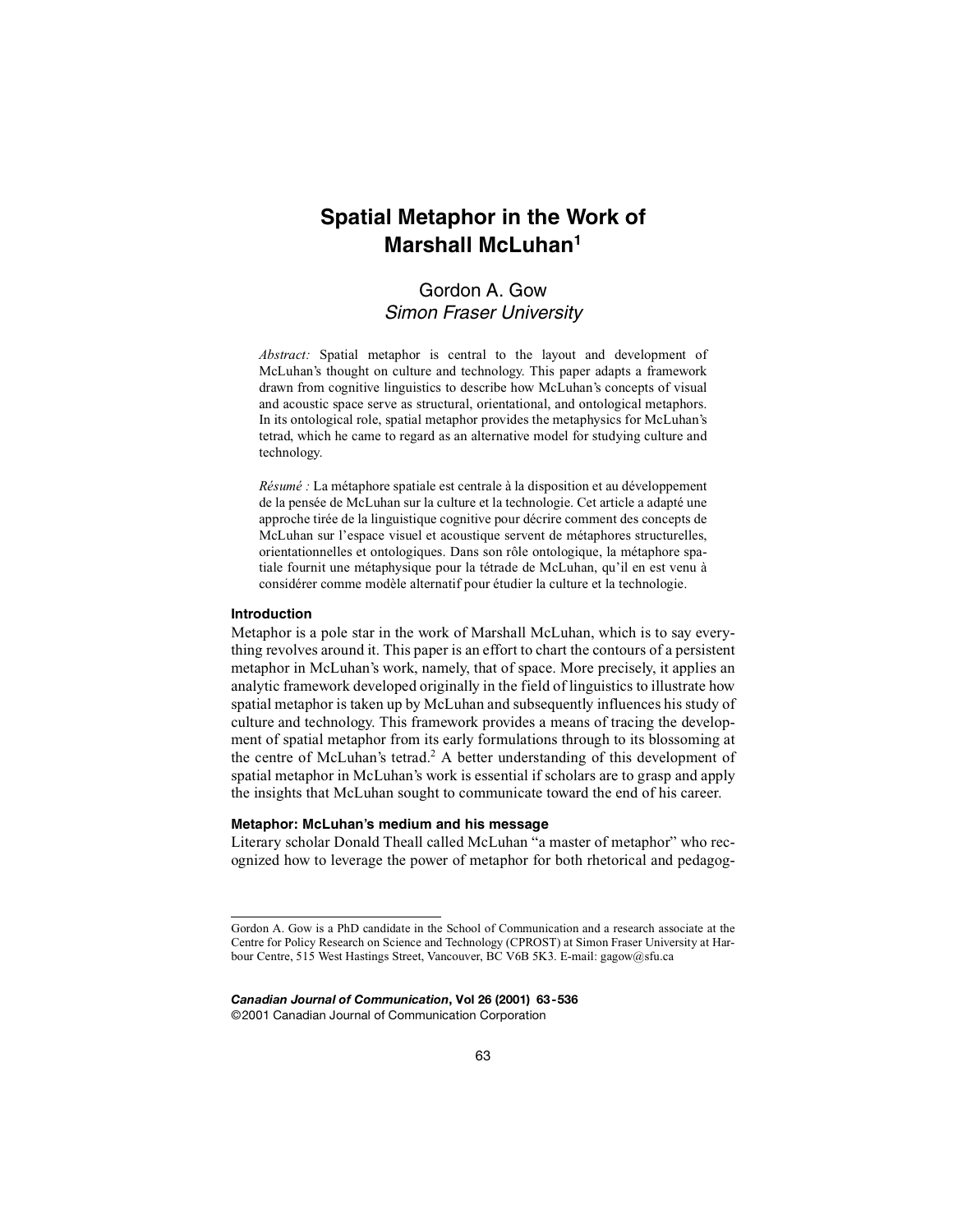ical value. In his critical review *The Medium Is the Rearview Mirror*, published in 1971, Theall described McLuhan's method as follows:

In McLuhanese, his metaphors could be described as providing a "Do-It-Yourself-Creativity-Kit." In this way, even the initially less adequate metaphors [i.e., those that seem to confound more than clarify] can be useful for meditation which will lead to some kind of creative insight. (p. 15)

In other words, McLuhan's use of metaphor demands a kind of U-Think approach to moving ideas. The reader is tasked with connecting seemingly disparate elements. In *Counter blast*, for instance, he prods us with a landscape metaphor to describe the impact of the written word, suggesting that "writing turned a spotlight on the high, dim Sierras of speech" (McLuhan, 1969, p. 14).

Theall described this approach as creating "a pseudo-synectic group-think method for participation" (1971, p. 15). Here Theall is referring to the synectic theory of creativity first articulated by William J. J. Gordon in 1961. Gordon based his theory on the notions that creativity involved the co-ordination of familiar things into new structures and that self-reflexive thinking and paradox were strategies helpful to this process. Where the technique is about severing previous cognitive associations in order to inspire creativity, the general theory of synectics is captured in McLuhan's expression "breakdown as breakthrough." Although Theall only alluded to the synectic theory in passing, it may be worthy of future research in terms of its similarities to McLuhan's own approach to creative thinking.

On the one hand, as Theall has suggested, metaphor is the *medium* through which McLuhan strikes a responsive chord with his readership—it serves as a rhetorical, pseudo-synectic device to inspire reader participation. On the other hand, metaphor is also a *message* in the work of Marshall McLuhan. Inspired by the views of Cambridge luminary I. A. Richards, McLuhan identified metaphor as a basic operating principle of communication technology: "All media," he proclaimed, "are active metaphors in their power to translate experience into new form" (McLuhan, 1964b, p. 64).<sup>3</sup> "The spoken word," for instance, wrote McLuhan, "was the first technology by which man was able to let go of his environment in order to grasp it in a new way" (p. 64). McLuhan believed that the spoken word in effect performs a metaphorical operation by translating sensation into utterance. Most significantly, however, he suggested that the formal properties of speech not only package and deliver experience but necessarily transform that experience in the process. Hence his notion that we let go of environment in order to grasp it in a new way—speech transforms consciousness and our way of getting at the world. According to McLuhan, it is this translation process that makes media "active metaphors" and that engenders new modes of awareness in mind and, eventually, in culture.

In McLuhan's posthumous publications—most notably in the *Laws of Media* (McLuhan & McLuhan, 1988) and *The Global Village* (McLuhan & Powers, 1989)—we discover that he has gone one step further in this medium-as-message idea and has located metaphor at the heart of his laws of media. In effect,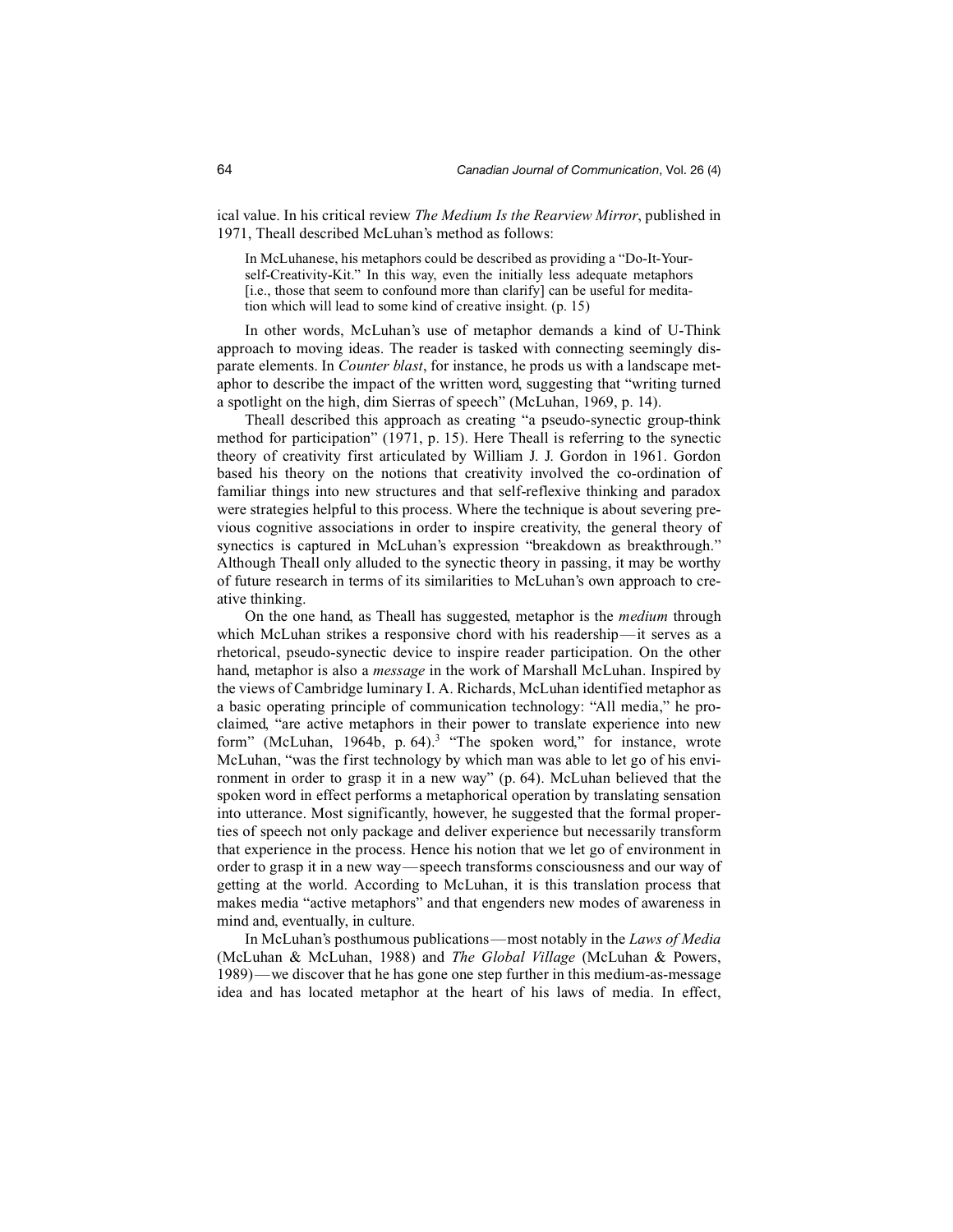McLuhan's later work fuses metaphor-as-method with metaphor-as-message through spatial metaphor, specifically with the notion of "acoustic space," to create the tetrad—a hermeneutic tool he believed could be used to perform exegeses on all human artifacts (McLuhan & McLuhan, 1988). Theall (2001), in a recent appraisal of McLuhan's work, describes this moment of fusion:

The initial phrase "acoustic space," probed and played with through three decades, [became] itself an artefact (or "medium"), suggestively exploring the metamorphoses achieved through the transformations affected by electric technologies of production, reproduction, and dissemination on the pre-electric technologies of print and visual prints, writing, and visual art. (p. 146)

While the laws of media themselves had been formulated over the course of McLuhan's career, the tetrad represents an innovation in his thought, distinct from the laws upon which it is formed. The tetrad is innovative insofar as it was a means of binding together the laws of media to establish a set of figure/ground ratios ratios that McLuhan claimed characterized *all metaphorical operations and the relations among the laws of media*. Having made this connection between metaphor and the laws of media through the tetrad, McLuhan (McLuhan & McLuhan, 1988) could then articulate what he believed to be a new approach to culture and technology studies.

All human artifacts are human utterances, or outerings, and as such they are linguistic and rhetorical entities.… The laws of media … belong properly to rhetoric and grammar not philosophy. Our concern is etmology [*sic*] and exegesis.… This is to place the modern study of technology and artifacts on a humanistic and linguistic basis for the first time. (p. 128)

In this respect, the tetrad represents a capstone to McLuhan's work, where metaphor is used to establish a metaphysical principle governing the world of human artifacts and where spatial metaphor (i.e., acoustic space) in particular played a central role in McLuhan's final formulations on culture and technology.

Cavell (1999) has described the spatial features of McLuhan's work, suggesting that McLuhan presents a model of communication drawn directly from the acoustic space metaphor. Yet Cavell, like others, seems to accept this metaphor with little apparent concern for its development in McLuhan's hands and the progressive influence it came to have in shaping McLuhan's thought. More specifically, an important question remains to be asked of spatial metaphor: what exactly is acoustic space and how did it come to play such a central role in the tetrad?

#### **Spatial metaphor: A review**

Existing research provides detailed accounts of the spatial concepts in McLuhan's work (Cavell, 1999; Gordon, 1997, Marchand, 1989; Theall, 2001), but a brief review of McLuhan's basic ideas will serve as helpful background to the analysis presented in this paper. In McLuhan's writing, spatial metaphor appears most generally in the form of a distinction between "visual space" and "acoustic space." The origin of these metaphors can be traced back to McLuhan's association with the journal *Explorations* in the mid-1950s and, more specifically, with those who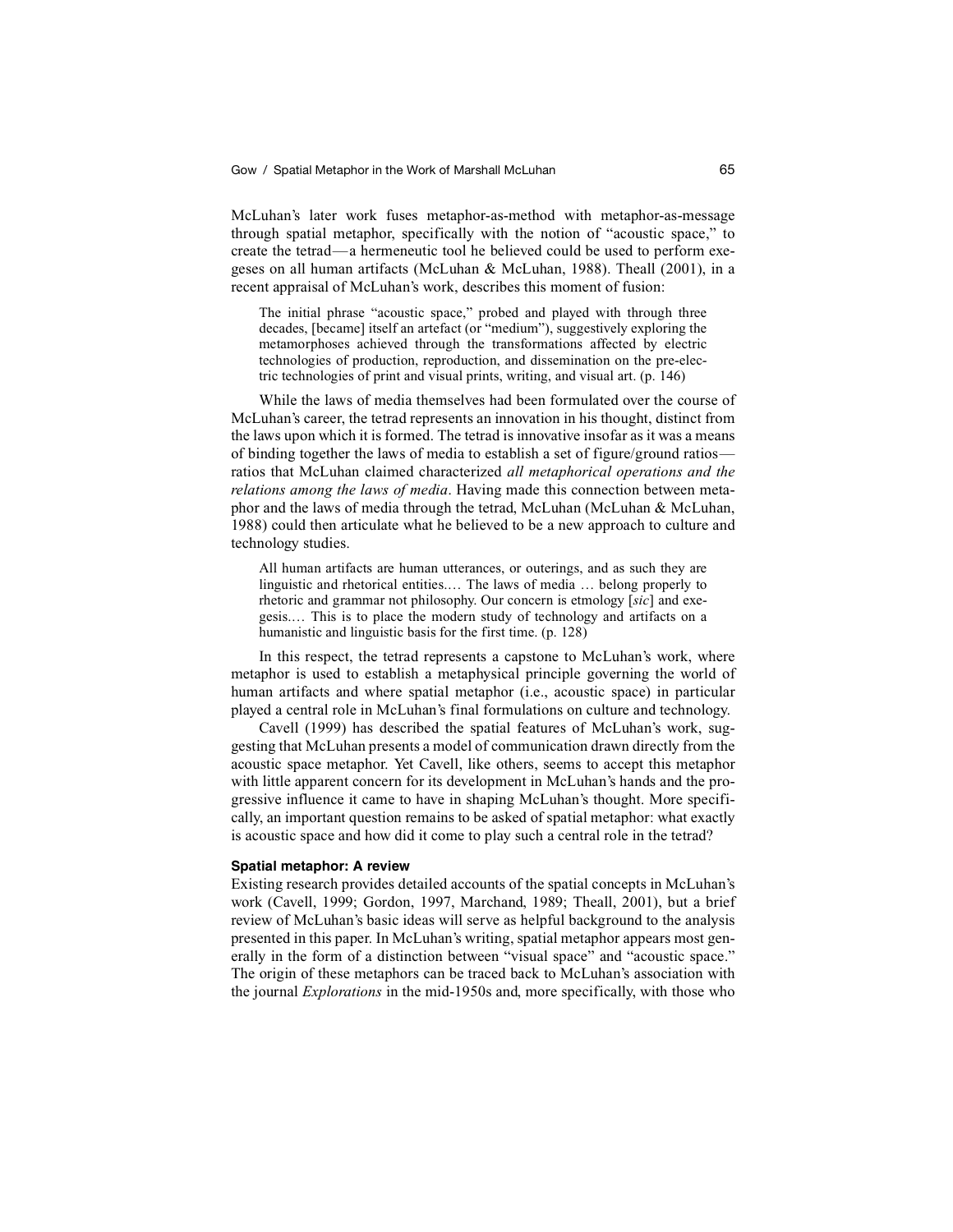contributed to the early seminars that constituted the so-called Toronto School of Communication. For example, the first mention of acoustic space in McLuhan's personal correspondence can be traced to a letter he wrote to Wyndham Lewis in 1954 (Molinaro, McLuhan, & Toye, 1987, p. 245), during the heyday of the Toronto School seminars. Formative influences on McLuhan's thinking about spatial issues during this period include the Swiss art historian Siegfried Gieidion, who had written the influential book *Space, Time and Architecture* and contributed an article to an issue of *Explorations*. McLuhan's former student Walter Ong is credited with setting out the basic concept of visual space in an article entitled "Space and Intellect in Renaissance Symbolism," which Marchand claims "provided the key to McLuhan's history of Western Civilization" (Marchand, 1989, p. 127). Theall (2001, p. 141) points to an article by Victor Papanek, which examined the earlier work of Naum Gabo, as setting out early ideas inspirational to McLuhan's acoustic space. Innis' work on space and time influences of communication media (Innis, 1951, 1986) also came to play a formative role in McLuhan's thinking about spatial matters. In fact, it was in his "footnote" to Innis, *The Gutenberg Galaxy* (1962), that McLuhan established a theoretical argument for visual space as a byproduct of the phonetic alphabet and its later intensification with the coming of typography. Throughout his career McLuhan (McLuhan & McLuhan, 1988) drew on the concept of visual space to provide an account of Western history:

Where the phonetic alphabet comes into play, the visual faculty tends to separate from the other senses, making possible the perception of abstract Euclidean space. The rise of Euclidean geometry offers a direct parallel with the rise of phonetic literacy; and phonetic literacy, in turn, is co-existent and co-extensive with the rise of logic**.** (p. 184)

According to McLuhan, this new mode of perception and of culture is evident in the visual conception of space brought about by the written word: space is viewed as a static container for things and characterized as infinite, divisible, featureless, connected, and homogeneous (McLuhan & Powers, 1989, p. 45). It is, in effect, depicted in the abstract space of geometric figures and in the grid of the cartographer's chart.4 Visually biased technology also creates centre-margin patterns of spatial organization and power relations, as McLuhan pointed out in his introduction to Innis' *Bias of Communication* (McLuhan, 1964a, p. 13). The rise of phonetic literacy is seen to be co-extensive with dramatic changes in the spatial sensibilities of artists. McLuhan believed, for instance, that the advent of linear-perspective painting during the Renaissance reflected the mode of awareness created by the printing press (McLuhan & Parker, 1968, p. 12).

In contradistinction to visual space is acoustic space, which McLuhan later subdivided into pre-Euclidean and post-Euclidean forms. Pre-Euclidean acoustic space predates the rise of phonetic literacy and is described as "the natural space of nature-in-the-raw inhabited by non-literate people" (McLuhan & Powers, 1989, p. 45). It is within an emphasis on this preliterate configuration that the concept of acoustic space first appears in McLuhan's work. Introduced to McLuhan through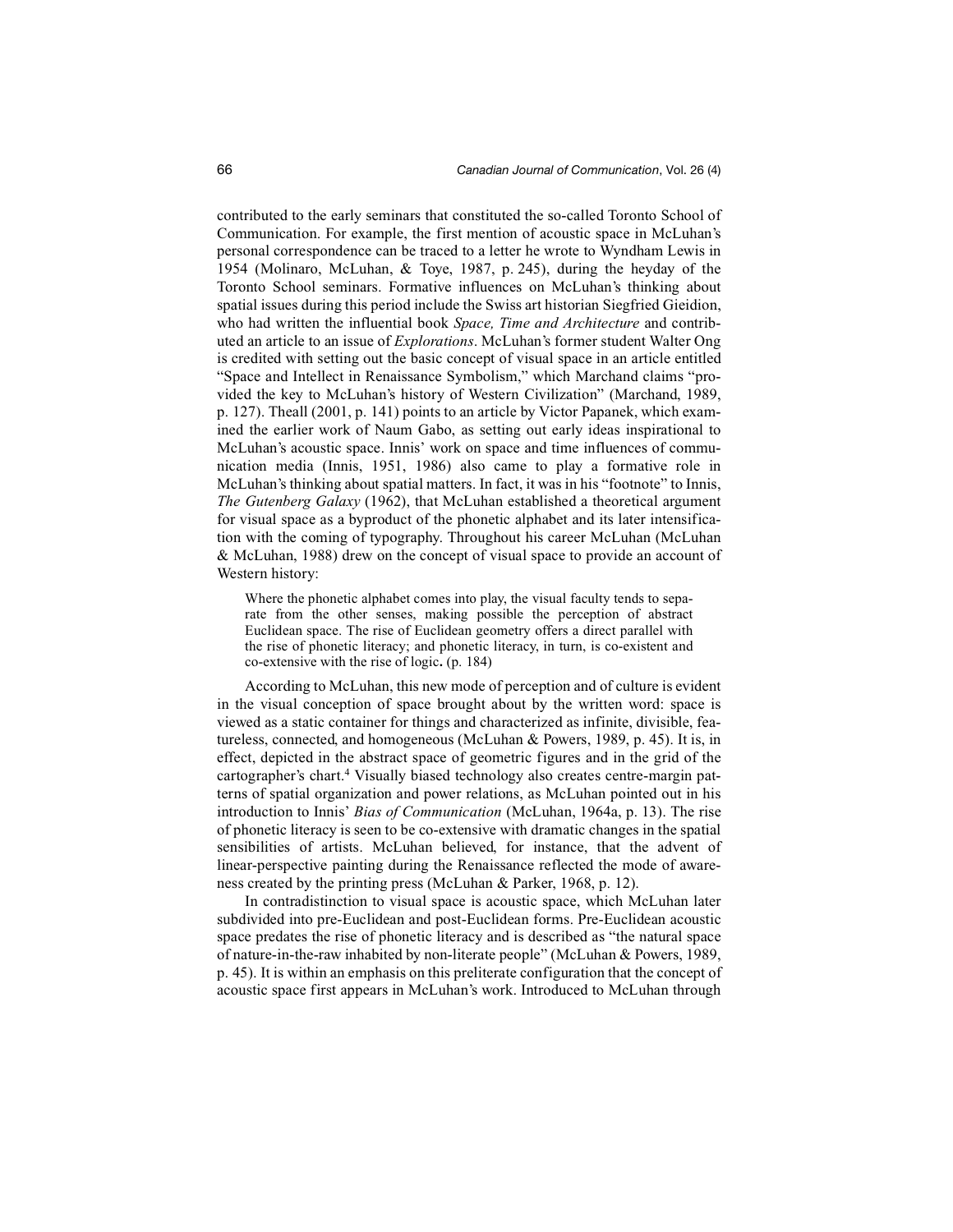a colleague, Carl Williams, at the University of Toronto (Theall, 2001, p. 145), it first appeared in the mid-1950s in an article titled "Acoustic Space" written by Edmund Carpenter and Marshall McLuhan (1960), published in the short-lived journal *Explorations* and later included in the 1960 *Explorations* anthology. The definition of acoustic space in this early article eventually became the baseline articulation of the concept.

Auditory space has no point of favored focus. It's a sphere without fixed boundaries, space made by the thing itself, not space containing the thing. It is not pictorial space, boxed in, but dynamic, always in flux, creating its own dimensions moment by moment. It has no fixed boundaries; it is indifferent to background. (p. 67)

In contrast to the static, container-like qualities of visual space, acoustic space comes across as an organic concept, dynamic and contingent in character. With acoustic space there is no empty void to be filled, but rather a space created in the mutual relations between elements as they develop over time. McLuhan explained the idea in a letter to literary critic Harold Rosenberg in 1965 by using an analogy: "Central heating structures the thermal space of a room visually. That is, a centrally heated room has a thermal space that is uniform, discontinuous, and connected. That is visuality as such" (Molinaro, McLuhan, & Toye, 1987, p. 318). McLuhan's analogy suggests that acoustic space might be like that generated by a portable electric space heater. These devices are useful to eliminate drafts largely because they can be used to structure thermal space acoustically: *creating [their] own dimensions moment by moment ... [without] fixed boundaries ...[and] indifferent to background*. In other words, the portable electric space heater changes the spatial qualities of a room by virtue of its location in the room.

The electric space heater may be of some significance insofar as McLuhan believed it was electricity that ushered in the return of acoustic space with the development of the Morse telegraph in the mid-nineteenth century, disrupting the centre-margin patterns long established by typography. McLuhan claimed this to be the case because "electricity has all the properties of the acoustic world: it is simultaneous and everywhere at once" (McLuhan & Powers, 1989, p. 138). On this point, McLuhan disputed Innis' claim to the contrary (McLuhan, 1964a) and proclaimed electricity as the force behind a new era of post-Euclidean acoustic space, making obsolete the visual space created by mechanical typographic technology. McLuhan emphasized the effects of the electric revolution in the arts, science, and philosophy of the early twentieth century as this new acoustic mode of awareness seeped into Western culture. For instance, he suggested that the appearance of Cubism was a clear indication of the return of acoustic sensibilities. He tells us in *Laws of Media* that "Cubism ('multi-locationalism') is one of the painterly forms of acoustic space." Why is this so? Because, he says, "paralleling [the atonal music of Shoenberg], Cubist painting abandons single fixed points of view along with Euclidean geometry and perspective" (McLuhan & McLuhan, 1988, p. 55). McLuhan also considered modern data networks as a form of acoustic space, observing that modern telecommunications demonstrate acoustic proper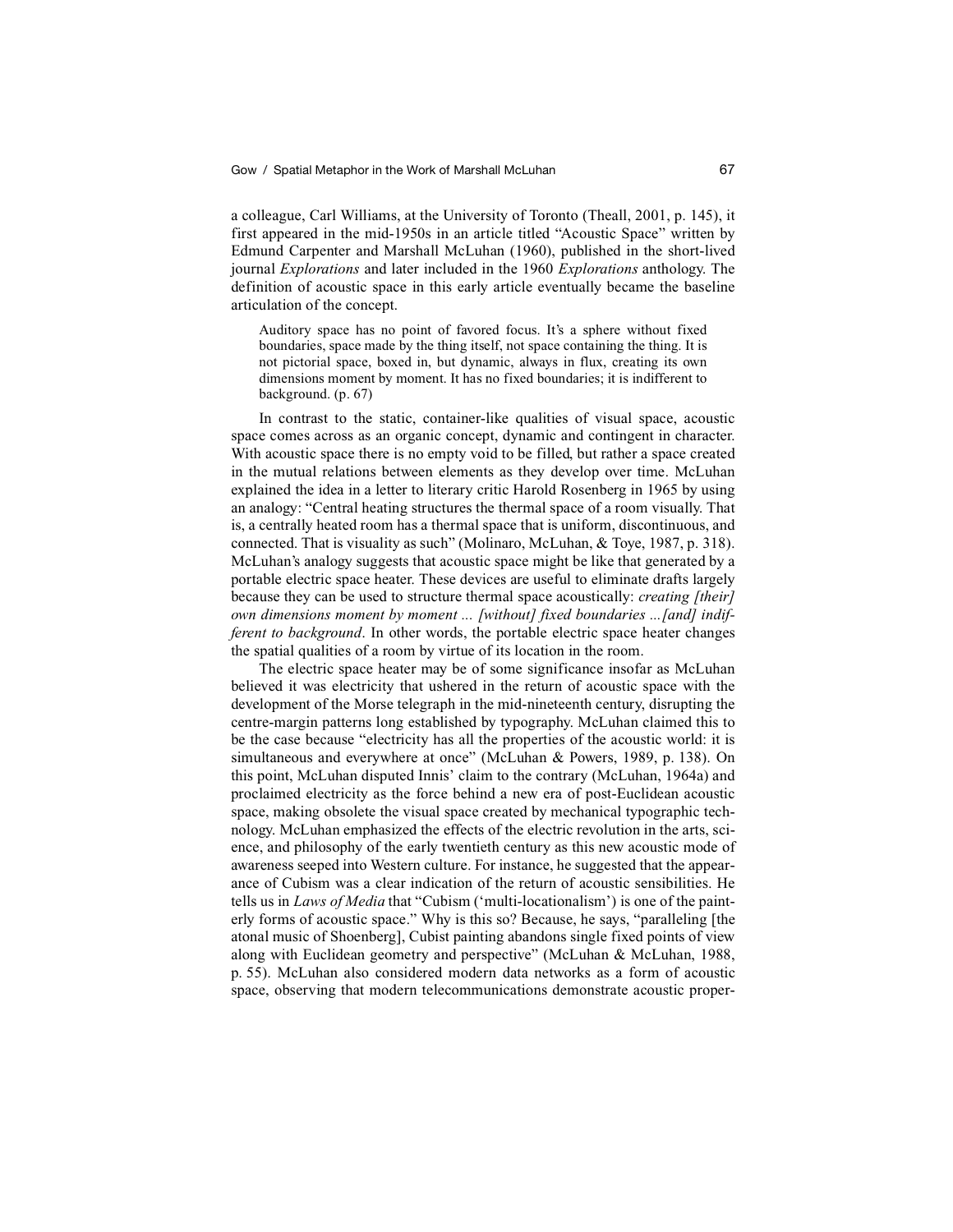ties: they have the intrinsic nature of a sphere, simultaneously resonating and structured around multiple and interconnected centres, relatively indifferent to background (McLuhan & Powers, 1981; McLuhan & Powers, 1989, p. 140).

From its initial appearance in *Explorations* to its more complex fusion as both method and message in the tetrad, spatial metaphor provides crucial insight into the organization and maturation of McLuhan's thought. In fact, the development of visual and acoustic space in McLuhan's work provides an example of how metaphors can actively shape cognitive processes, leading to new insights and suggesting new avenues of inquiry.

#### **Metaphor: More than mere trope**

The study of metaphor in human communication has a long and varied history, yet its rise to a position of respected prominence has been only within the latter half of the twentieth century, most notably in the fields of phenomenology and cognitive linguistics. Ricoeur's work on metaphor is well known in communication studies through hermeneutics and phenomenology, where he assigns it an influential role in his study of language and discourse (Ricoeur, 1986). Communication studies have also looked to new theories of metaphor drawn from cognitive linguistics, where metaphor is taken up as a key variable in studying human communication processes (Ortony, 1993). Media ecology, a field that McLuhan himself spawned, has turned to metaphor for studying modern communications technology (Gozzi, 1999). Recent studies in related fields have also extended metaphor analysis to processes of meaning-making in the professional practice of scientists and inventors (Dasgupta, 1994; Tepper, 1996).

The central common assumption to these recent approaches is that metaphor is worth examining because it is integral to meaningful communication of experience and it provides clues to the development of both ideas and technology. This view contrasts with Enlightenment accounts of metaphor that sought to dismiss it as a distracting embellishment to language. Take, for instance, John Locke's rather sour view of tropes, including metaphor: "If we would speak of things as they are, we must allow that all the art of rhetoric … all the artificial and figurative application of words eloquence hath invented, are for nothing else but to insinuate wrong ideas, move the passions, and thereby mislead judgement" (quoted in Stambuk, 1998). It was in reaction to this kind of empiricist thinking that phenomenology and cognitive linguistics sought to establish a more constructivist approach to the study of metaphor, one that would recognize and articulate its essential role in shaping human communication and thought.

Among the most influential sources in constructivist accounts of metaphor is a widely cited book, *Metaphors We Live By*, published in 1980 by Lakoff & Johnson. The book emerged out of the discomfort its authors had felt with then-current accounts of meaning in language, particularly with respect to everyday talk and representation. Both had noticed the pervasiveness of metaphor in everyday life and decided to establish what they termed an "experientialist" approach to meaning that was steeped in the power of metaphor on thinking. This starting point echoed the previous work of I. A. Richards (1936) and Max Black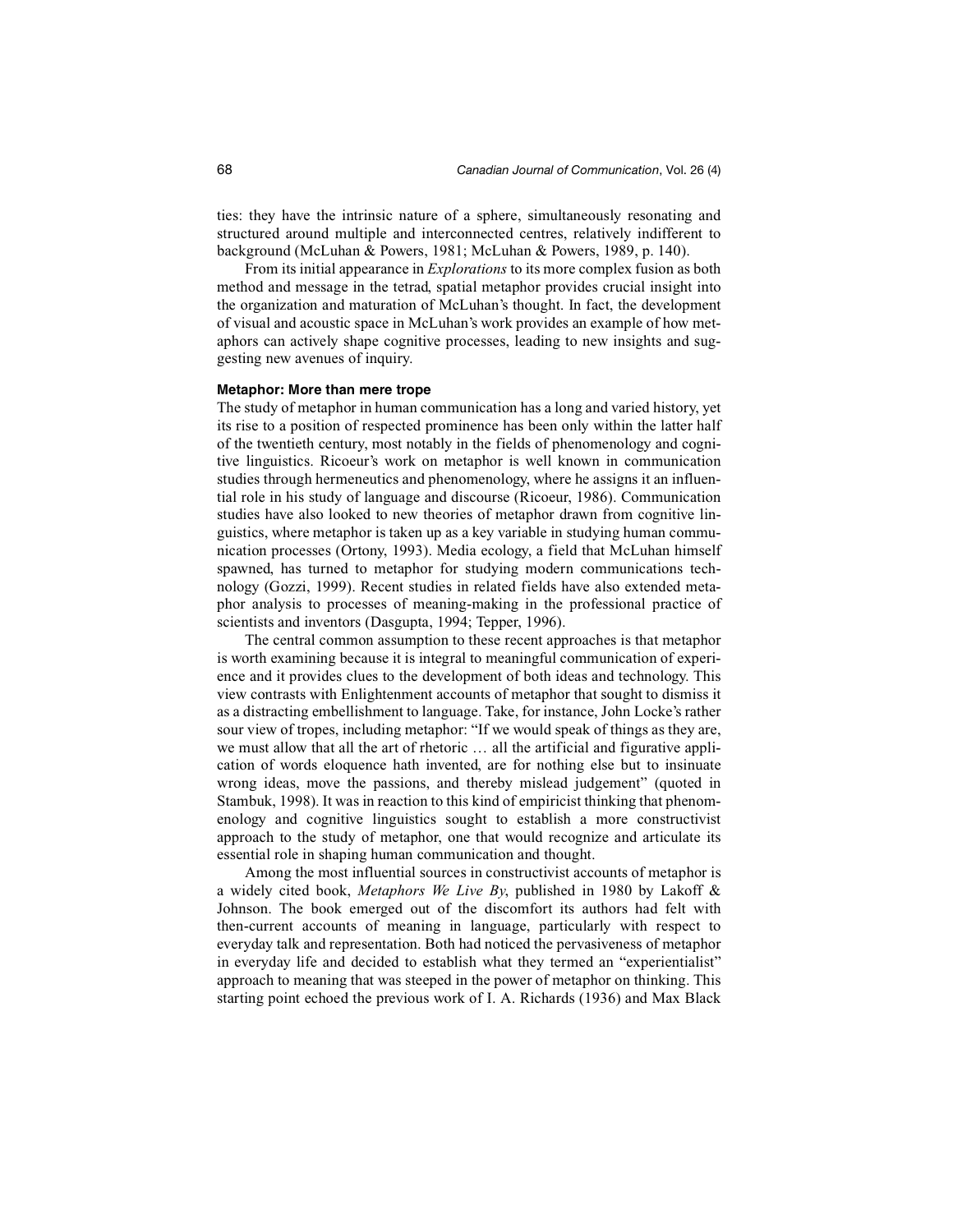(1962), both of whom rescued metaphor from its marginal role as rhetorical trope to place it at the centre of human communication processes. Since its publication, *Metaphors We Live By* has provided an analytic framework for numerous studies of science, technology, and communication (for a review, see Union of International Associations, 2001), and its central argument is now regarded as a theoretical basis for contemporary research on metaphor.

Metaphor is not just a matter of language, that is of mere words.... On the contrary, human *thought processes* are largely metaphorical. That is what we mean when we say that the human conceptual system is metaphorically structured and defined. [authors' emphasis] (Lakoff & Johnson, 1980, p. 6).

Metaphor, according to Lakoff & Johnson, is an active agent in human cognition, or what we might term an *epistemological fact*. It influences everyday experience by establishing an epistemological referent for all forms of linguistic communication and, indeed, cognition itself. The classic example cited by Lakoff & Johnson is the *argument is war* metaphor, where they point out that the scenario generated by a combat metaphor not only provides a vocabulary for talking about arguments but in fact establishes the epistemological criteria by which argumentation is conceived (p. 4): arguments are won or lost; we successfully defend our position, we launch an assault on our opponents, and so forth. Lakoff & Johnson go so far as to suggest that if we were to have a different metaphorical basis for human disagreements (a dance metaphor, for instance), the act itself might be wholly different in the way it is conceived and executed (p. 5).

The Lakoff & Johnson formula is similar to McLuhan's media as "active metaphors" and could be borrowed to explain one of his lesser-known aphorisms describing this idea: "For man, his knowledge and the process of obtaining that knowledge are of equal magnitude" (McLuhan, 1964b, p. 46). The connection can be drawn out further if we modify the aphorism slightly to read:

For the *human species*, our knowledge and the process of obtaining that knowledge are of equal magnitude *and similar character*.

Given a statement like this, McLuhan's study of media clearly shares some important assumptions with that of Lakoff & Johnson (1980). In particular, it locates metaphor as the principle of "equal magnitude and similar character" that links human knowledge (i.e., "thought processes") to the technological means by which we communicate (i.e., "active metaphors"). Here is the fusing of metaphor-as-message with metaphor-as-medium, an idea also evident in the theoretical model presented by Lakoff  $\&$  Johnson. This similarity in approaches suggests that we may be able to gain some further insight into McLuhan's use of metaphor by applying the extended analytic framework developed by Lakoff & Johnson to visual and acoustic space. And, indeed, such an exercise demonstrates that McLuhan in fact draws upon three distinct types of metaphor to structure and define much of his conceptual system.<sup>5</sup>

The Lakoff & Johnson framework is established on three principles: experientiality, systematicity, asymmetry. To begin, they argue that all metaphorical con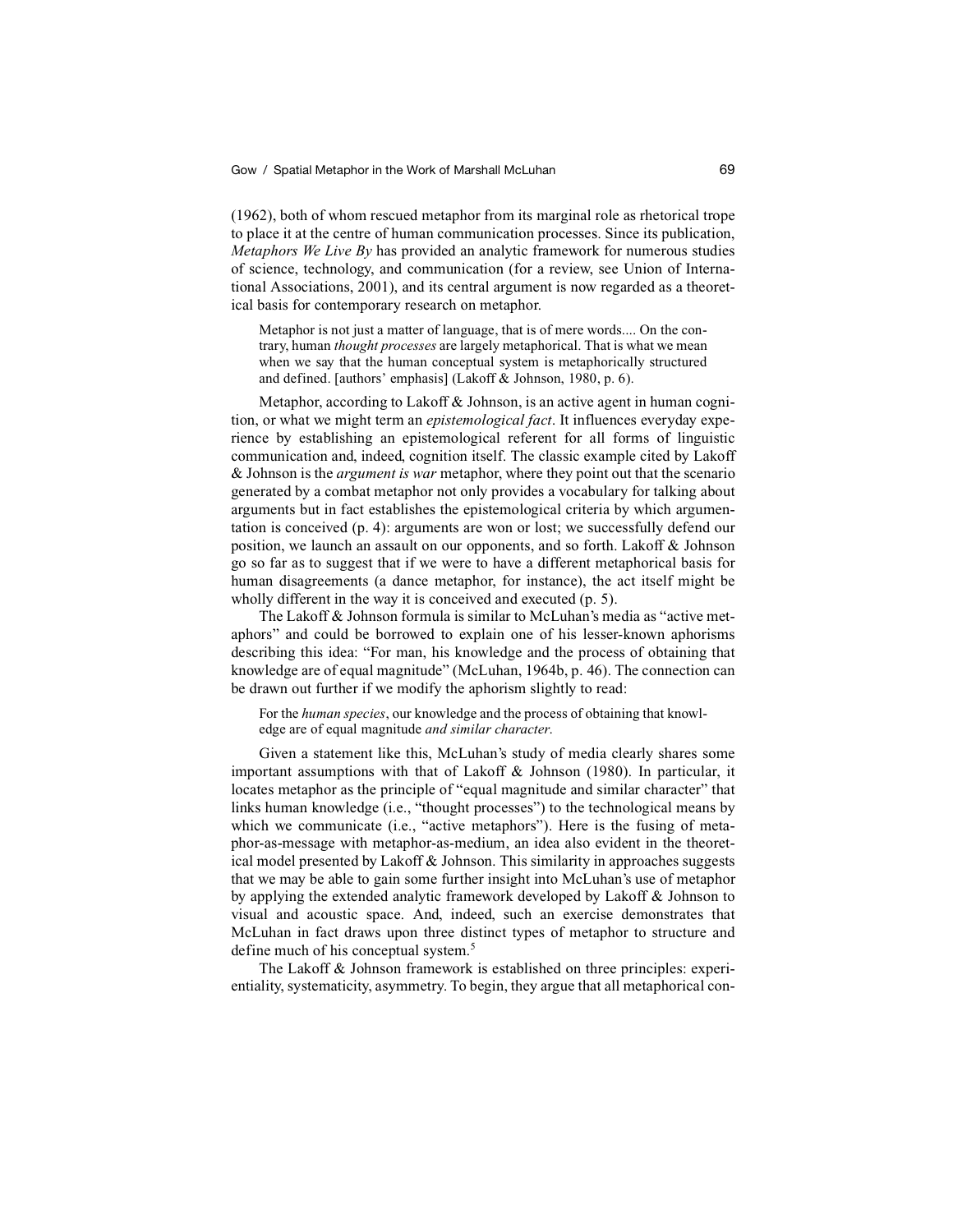cepts are ultimately derived from human experience, either of the body or of surrounding cultural influences (1980, p. 14). Because of this, variance exists in metaphorical concepts across history and across geographical location. In addition to being experiential in their origins, metaphorical concepts are also systematic in their function: they structure human communication in systematic ways. In the case of *argument as war*, the systematicity of the metaphorical concept establishes a "conceptual network of battle" that, in turn, characterizes the concept of an argument and the language "that follows suit" (p. 7). This systematicity is important because it serves to highlight and to hide certain features of experience, establishing an equivalence of structure between two domains (p. 10). This is the means by which metaphorical concepts add value to experience and make it communicable between people. Metaphors introduce a systematic structure into an experience, which then serves to foreground and colour desirable or useful features of that experience while muting unwanted or distracting aspects.

Insofar as metaphorical concepts are systematic in character and therefore serve to highlight and hide certain features of experience, they are also asymmetrical. In other words, the structural transfer of metaphor from one domain to another is never total (p. 12). Highlighting and hiding, by its very nature, introduces residual possibilities for interpretation. In some cases, a metaphorical concept may not fully describe all instances of experience, and Lakoff & Johnson use the *language as conduit* metaphor to illustrate this point (p. 10). While the language as conduit metaphor may serve well in numerous settings ("your words seem *hollow*"), it highlights the transportation function of language and tends to hide the all-important contextual aspects of linguistic meaning.<sup>6</sup>

The principle of asymmetry at work in metaphorical concepts thereby serves to constrain *and* enable meaning. On the one hand, when the intended systematicity of a metaphor and its relevant structures are made apparent, the systematicity serves to constrain (and thereby highlight) meaning to that which is being intentionally sought after. On the other hand, the systematicity of a metaphorical concept can also be used against common sense to purposely invoke uncertainty (McLuhan's "high, dim Sierras of speech," for instance). This systematicity thus contains multiple possibilities that may serve to inspire or enable new meaning by way of what psychologist Edward Murray in a different context has called the "semantic boom." Below, Murray (1987) explains how this state of uncertainty generates new meaning from the fusion of two seemingly unrelated aspects of experience.

In a metaphor the sentential predicate carries with it the meaning that has customarily been attributed to it: the so-called literal meaning. Predicating it, then, to a subject whose field of meaning it bears no relevancy or pertinence [to] is to engage in an absurdity. Yet this is precisely what occurs in the metaphorical attribution. The semantic field of the predicate is appropriate for one subject, not for another; and yet this very inappropriate semantic field is nonetheless predicated of the subject in question. The predication is a semantic impertinence, the absurdity is quite apparent, the conflict is inevitable. But in the midst of this, the literal predication, such as it is, must be held in abeyance, so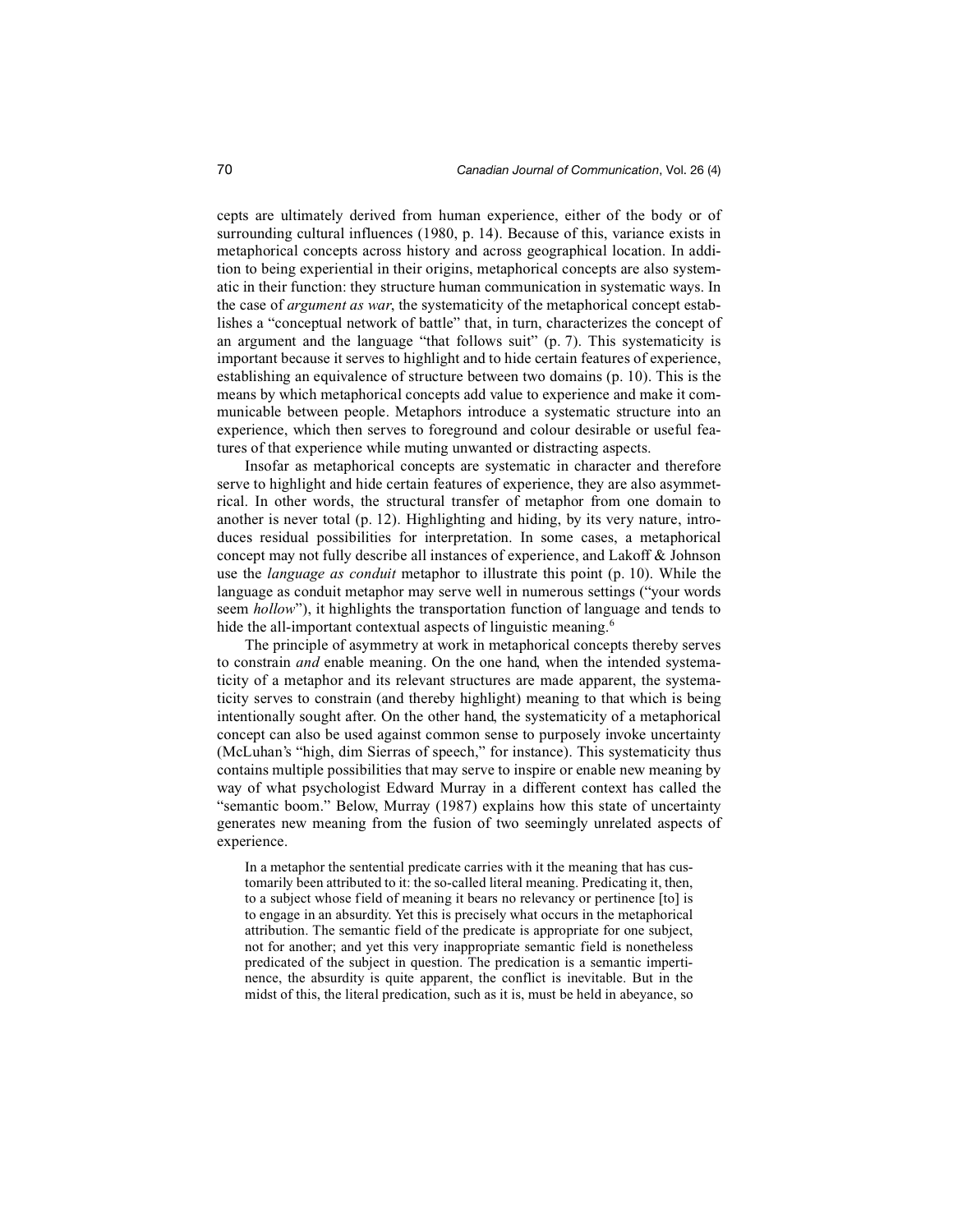# Gow / Spatial Metaphor in the Work of Marshall McLuhan 71

to speak, be suspended, while the subject and the new predication *with its field of meaning* stare at each other, as it were, in disbelief. A mediation must take place; and when it does, the logical space between the antagonists falls out and the semantic boom occurs. From this big bang a new world is created and a whole set of reverberations ... is set in motion. (p. 209)

Murray's colourful description of asymmetry at work recalls McLuhan's use of metaphor-as-method. In fact, McLuhan seemed to revel in using the principle of asymmetry for its ability to cleave new meaning out of semantic impertinences, often commenting on the power of such juxtaposition with phrases like "the interval is where the action is" (McLuhan & Powers, 1989, p. 13).

McLuhan also, however, developed an *intended* systematicity of spatial metaphor in order to provide meaningful structure to his own conceptual network, out of which the original notion of visual and acoustic was conceived and later modified. Structural metaphor draws on the principle of systematicity and according to Lakoff & Johnson refers to the means by which "one concept [is] metaphorically structured in terms of another" (p. 14). Take for example the metaphor *hearts of oak*. In this instance, key aspects of "oak" (strength, beauty, etc.) are intentionally and systematically transferred to the otherwise vague concept of "hearts" in order to produce some intended meaning.

Orientational metaphor, in a variation on the structural form, "organizes a whole series of concepts with respect to one another" and is derived from an experiential basis in the body or in culture (p. 14). An example of this type is "profit is up, loss is down; happy is up, sad is down". In this case, the embodied experience of up/down is invested into a metaphorical expression that provides meaningful coherence and orientation between ideas. Orientational metaphors can also be used to structure relations between other groups or networks of metaphors and in this way perform a second-order structural function.

Ontological metaphor serves to provide yet another means of bringing meaning to experience. In this case, metaphor provides a metaphysical grounding for "events, activities, emotions, ideas, etc., as entities and substances" (Lakoff & Johnson, 1980, p. 25), drawing on both structural and orientational aspects. The examples of ontological metaphors provided by Lakoff & Johnson are not entirely convincing on this point, but more recent work done by philosophers of science has demonstrated an ontological aspect of metaphor in scientific discovery and technical invention (Sismondo, 1996). In these cases, metaphor is the means by which researchers construct speculative models of reality that correspond with the phenomena under investigation and eventually lead to real discoveries and effective designs. One writer describes it as a process of "transcendence through metaphor" that provides some further insight into this otherwise elusive notion. Drawing on arguments similar to McLuhan's that knowledge itself is profoundly linked to processes of analogical thinking, the writer suggests that "there is recognition that not only is human experience metaphorical in nature, but also that metaphor is an essential constituent in the structure of human experience." In this ontological form, metaphor is seen to create preconditions for articulating alterna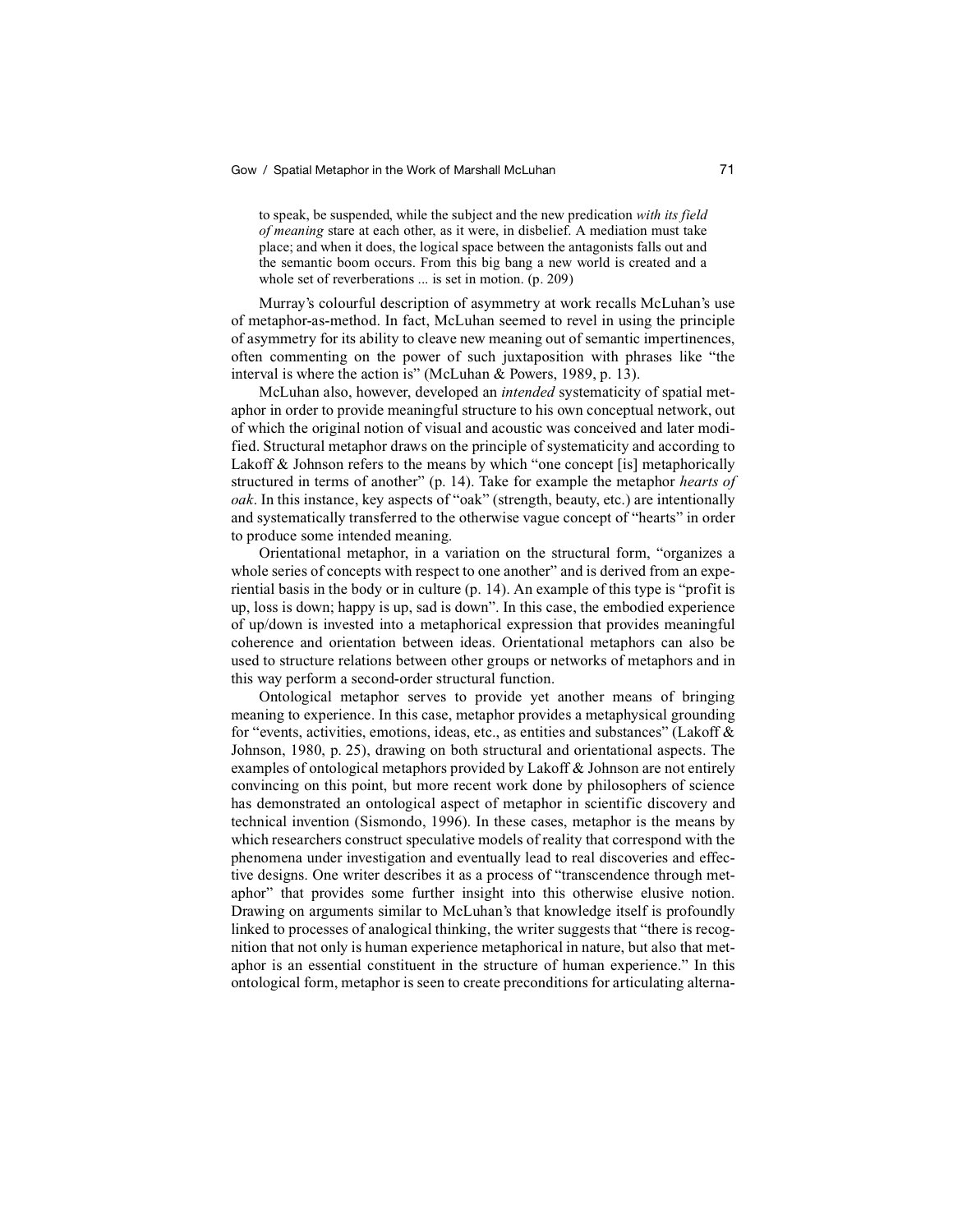tive visions for human possibilities, and is in this sense "a vehicle for transcendence and freedom" (Union of International Associations, 2001; see also Richards, 1998).

Spatial metaphor operates throughout McLuhan's work in structural, orientational, and ontological forms. In using these forms to study visual and acoustic space, one can better discern how he organized and propelled his study of culture and technology. Spatial metaphor in its structural function establishes a systematicity of visual or acoustic qualities that McLuhan then transferred to culture and technology. Spatial metaphor in its orientational function builds upon the systematicity of the structural metaphor to establish a set of oppositions, or dialectical relations, between visual and acoustic qualities. For instance, McLuhan took this dialectical relationship to be evident in the movement of history. Finally, and perhaps most significantly for contemporary research in technology studies, spatial metaphor in its ontological function helps to illustrate what McLuhan believed to be the true nature of causality at work in all media—a metaphysical account—serving as the foundation for his laws of media and their connection to the tetrad.

## **Spatial metaphor as structural metaphor**

Paul Levinson (1999, p. 26), commenting upon McLuhan's method of discovery, claims that metaphor provided McLuhan with an "engine of ideational generation," which often confused as much as it clarified. Although there is nothing remarkable in this observation itself, Levinson adds some value to it when he points toward the source of confusion and misinterpretation often associated with McLuhan's more popular metaphors.

The problem with McLuhan's metaphors ... is really not that they were metaphors, *but metaphors newly minted*. Much of the world—including, sadly, the academic—just did not know what to do with them. Worse, and especially in the early days, they did not want to try." [emphasis added] (p. 27)

According to Levinson, McLuhan's newly minted metaphors were difficult to interpret because their "informational structures" were at odds with common sense at the time. As a result, critics were faced with a problem of intended systematicity or "equivalence" in reading McLuhan's metaphors, even though McLuhan always worded his metaphorical expressions very carefully (p. 26). By way of example, Levinson demonstrates that McLuhan wrote of the world as being recreated "in the *image* of a global village" as opposed to claiming that the world *was* a global village. Levinson claims that critics who mistake the partial and intended equivalence for a literal equivalence of meaning fail to see the relationships being highlighted by the metaphor. To McLuhan's credit, we find ourselves today much more at ease with many of his metaphors, able to quickly identify with the intended systematicity, for much of what he was grasping at in the 1960s has become commonplace experience decades later. Nevertheless, as Levinson adds, in many instances "just what the equivalence was, and is, is of course worthy of further research, discourse, and contemplation" (p. 28).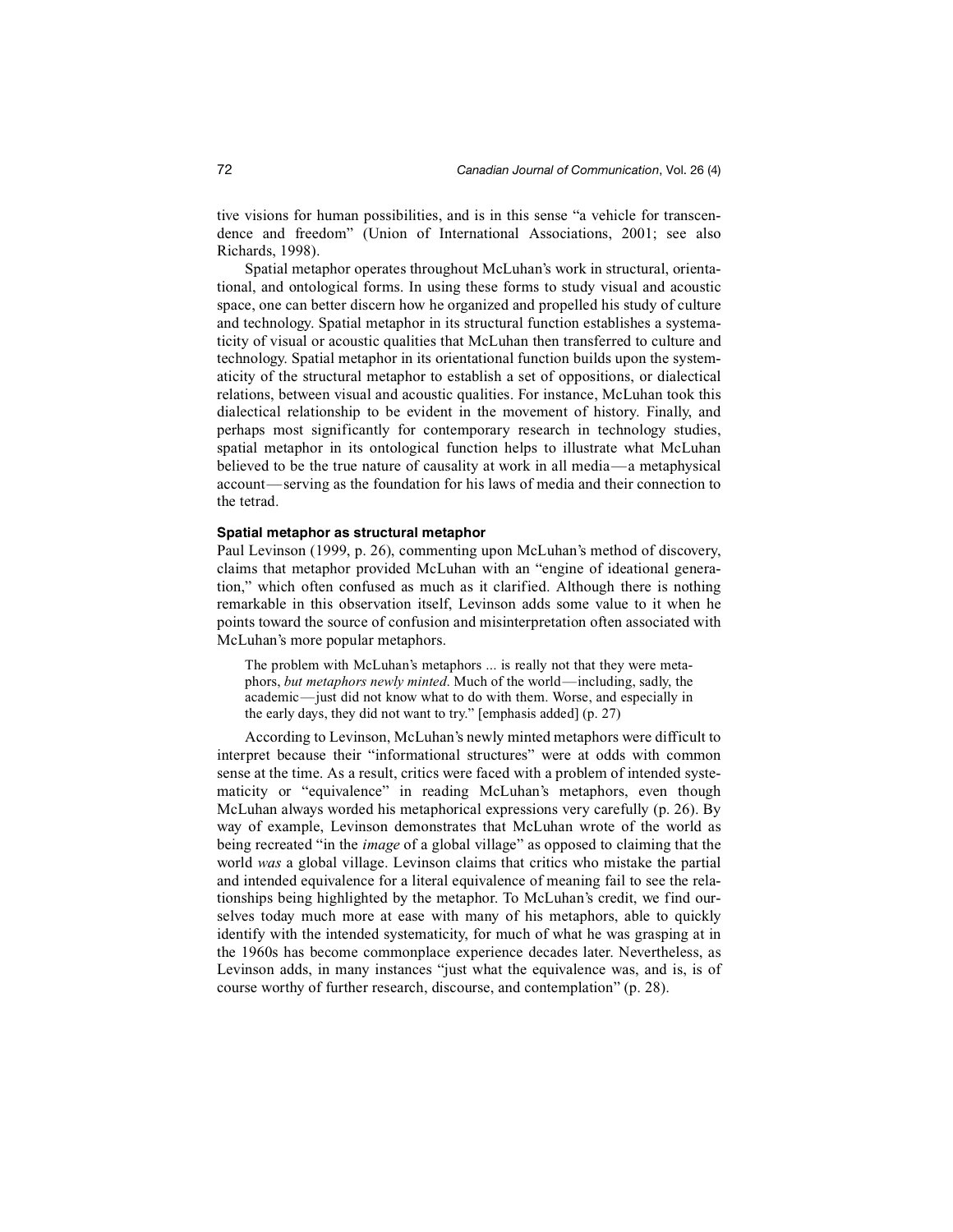McLuhan's newly minted metaphors included visual and acoustic space. And perhaps here, more than anywhere else in McLuhan's work, we can identify with the problem of intended systematicity, or what Levinson termed "equivalence." How could it be, for instance, that an electronic data network could be *acoustic* in character? What is the intended systematicity in such a metaphor? In order to understand the more figurative meaning of visual and acoustic space, we must first recognize that McLuhan developed these spatial metaphors through a succession of equivalence transfers. In this way, visual and acoustic space evolved to provide the complex structural metaphors that came to organize McLuhan's overall conceptual system.

Recalling Lakoff & Johnson (1980), we are reminded that in its structural function metaphor serves to transfer, in a systematic way, the elements of a known domain into an unknown domain. This function provides the basic operation upon which McLuhan established his study of culture and technology. Spatial metaphor in its structural function served to provide a systematic transfer of structure in two steps: from the body to space, and then on to technology and culture. We find the principles of experientiality and systematicity at work in this process of transference.

In its early incarnations, McLuhan's spatial metaphor was established through a systematic transfer of the (relatively) familiar structures of sensory experience to an otherwise undefined notion of space.<sup>7</sup> Out of this process, this undefined notion of space underwent a semantic boom when fused with the properties of visual and acoustic experience. This first step in the formation of McLuhan's spatial metaphor is evident in the early writing on acoustic space in *Explorations*, where McLuhan and Carpenter provided proto-ethnographic accounts of the spatial worlds of Inuit and other oral cultures. Here they posited a fundamental difference between the spatial worlds of the eye, the ear, and the other senses (Carpenter & McLuhan, 1960).

In the second stage of equivalence transfer, the newly minted properties of spatial metaphor then served to provide the systematic structure for describing *entire societies* and their relation to technology in terms of visual or acoustic qualities. McLuhan (McLuhan & Parker, 1968) supported this step by contending that cultural changes were reflected in spatial sensibilities unique to historical periods and bound up with the dominant technology of those periods.

Today, with the decline of the role of visual power in an age of electronic circuitry and participation in many nonvisual dimensions of space and time, Western populations are once more inclined toward involvement in cosmic energies in their arts and sciences.... Whereas with the Renaissance it was the encounter with the new pictorial visual space that created discomfort and dismay, the reverse is true in our time. It is the rediscovery of nonvisual, multisensous spaces that bothers and confuses us. (p. 28)

This two-step transfer of structure allowed McLuhan to first draw upon the principle of experientiality to transfer aspects of the human senses to the notion of "space," thereby minting two new metaphors for himself based on a distinction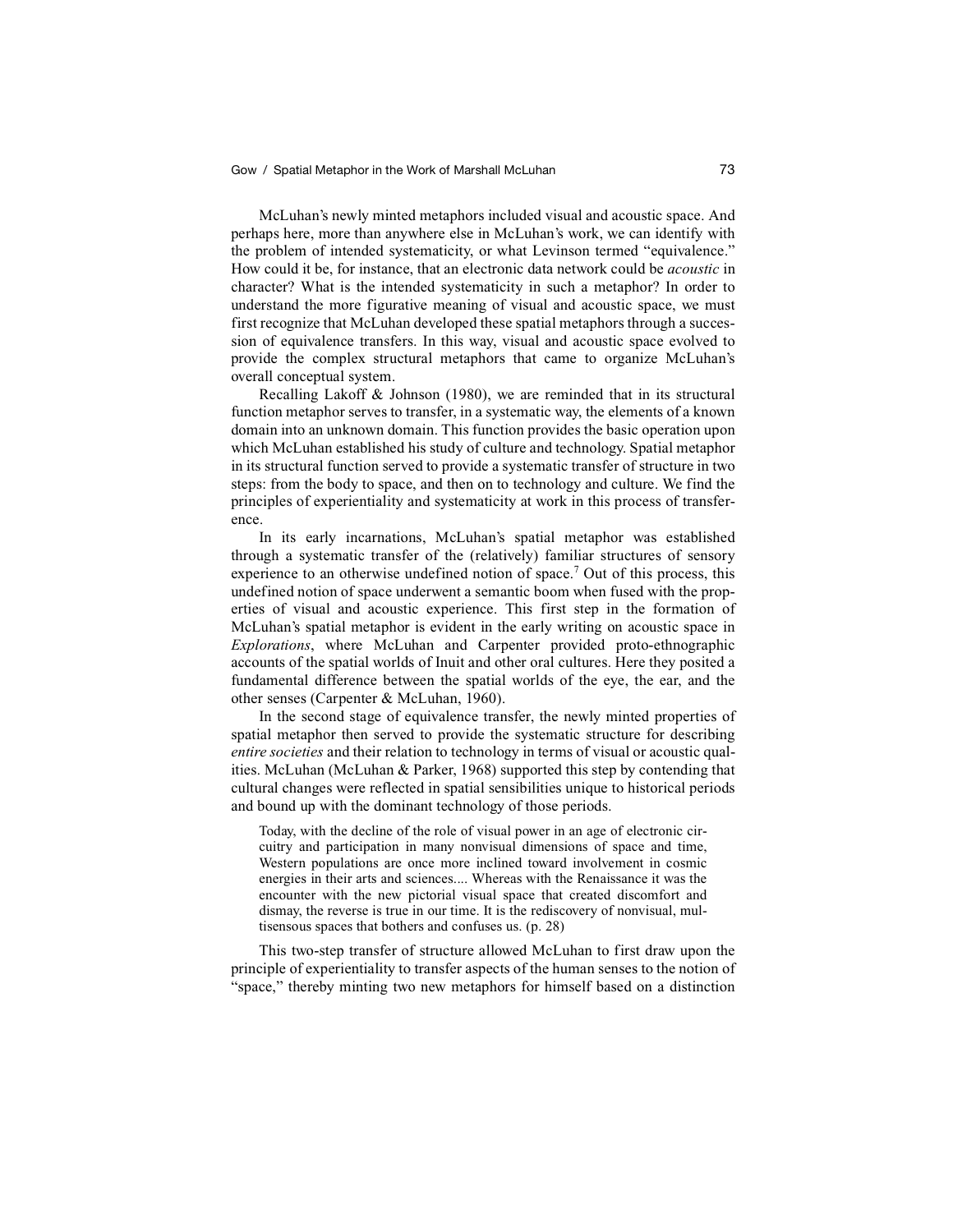between visual and acoustic modalities. Having grounded the new metaphors in the human body, he then executed a second transfer of equivalence by extending the qualities of visual and acoustic space to the larger domain of culture and technology. In this second step, spatial metaphor was now useful for a wider function. It could go beyond characterizing the experience of individuals within culture to describe the qualities of cultures themselves. Spatial metaphor thus became associated with different historical periods and, in turn, could provide an *ex post facto* account of the causal relationship between media, culture, and mind.

Much of the secondary literature dealing with visual and acoustic space in McLuhan's work suffers from an inadequate understanding of this second step in structural transference. This is a particular problem for analyses of acoustic space, because it is a truly novel metaphor in our culture, where space is generally taken to be a visual concept. Most of us can identify with space as a visual concept, but thinking of it in terms of acoustics is another matter altogether. As a result, most of the secondary accounts of McLuhan's spatial metaphor have difficulty treating acoustic space beyond its oral/aural, or sonic, equivalence. Although valuable in other respects, these accounts ultimately become tangled in the initial structural metaphor based on sensory experience and therefore fall short of being able to elaborate acoustic space in its abstract electronic equivalence. Levinson himself fails to provide a satisfying account of the Internet as acoustic space because of his preoccupation with its sensory equivalence (1999, p. 49). Other instances include R. Murray Schafer's treatment of acoustic space as the basis for his soundscape studies (Schafer, 1993) and Eric Davis' interpretation of acoustic cyberspace (Davis, 1998). In order to understand visual and acoustic space in their more abstract equivalences, we must recognize that they also served as orientational metaphors in McLuhan's work.

# **Spatial metaphor as orientational metaphor**

Paul Grosswiler (1998) has demonstrated significant "confluences" between McLuhan's method and Marxist dialectics, noting that McLuhan's dialectical theory (as Grosswiler terms it) "can be best understood in relation to his concepts of visual and acoustic space" (p. 7). This is because throughout McLuhan's work we find an emphasis on historical movement—what Grosswiler calls a persistent sensory dialectic—from the ear to the eye and back again. McLuhan parallels this movement with the historical shift from preliterate to literate to post-literate Western cultures marked by pre- and post-Euclidean spatial periods. In his later work, McLuhan adds further parallel dimensions to his dialectic framework in the form of the figure/ground of Gestalt psychology and the left/right hemisphere studies of the brain, all of which are associated with a dichotomy between visual and acoustic space (McLuhan, Hutchon, & McLuhan, 1977; McLuhan & McLuhan, 1988; McLuhan & Powers, 1989).

McLuhan also used spatial metaphor to orient his repertoire of probes with respect to visual or acoustic modes. Terms such as linear, logical, mechanistic, typographic, Newtonian, Euclidean, and efficient causality were all associated with visual space. These in turn had their counterparts in resonant, emotional,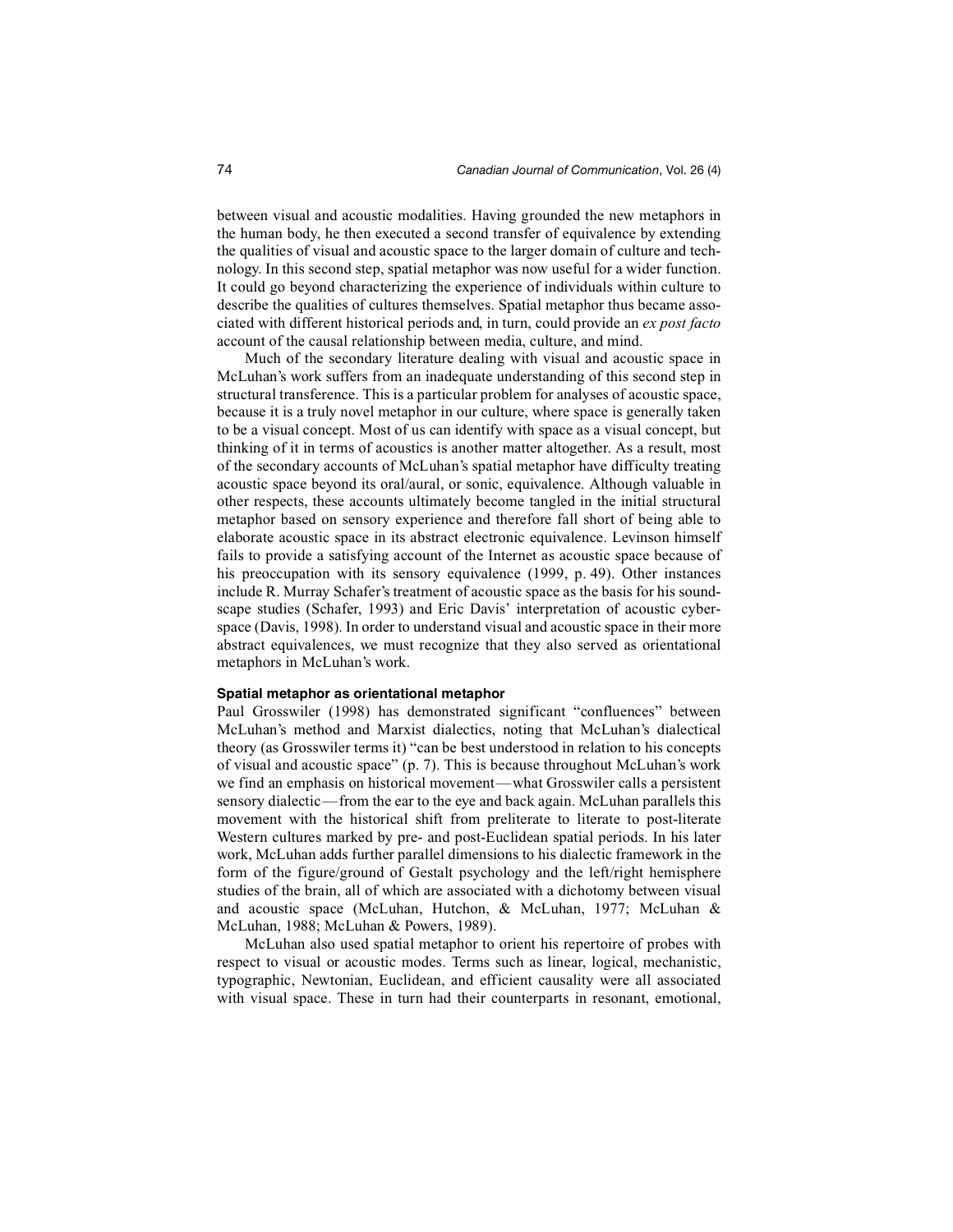quantum, electric, and formal causality associated with acoustic space. Visual and acoustic space provided McLuhan with an orientational metaphor by which to categorize all matters of culture and technology into oppositional relationships. Table 1 summarizes many of the qualities that McLuhan distinguished by their association with either visual or acoustic space.<sup>8</sup>

| Visual       | <b>Acoustic</b>   |
|--------------|-------------------|
| sequential   | simultaneous      |
| asynchronous | synchronous       |
| static       | dynamic           |
| linear       | non-linear        |
| vertical     | horizontal        |
| left brain   | right brain       |
| figure       | ground            |
| specialism   | holism/generalism |
| tonal        | atonal            |
| isotropic    | anisotropic       |
| container    | network           |
| mechanical   | electrical        |
| particle     | field, resonance  |

**Table 1: Qualities McLuhan Organized by Spatial Association**

With each development in McLuhan's work, and most notably in the later developments, we discover that spatial metaphor is consistently used to orient two distinct groupings of phenomena within the dialectical framework. This application of spatial metaphor in an orientational function is clearly an instance that Lakoff & Johnson (1980) observed in their work, where the internal systematicity of metaphor is used to establish relations between and among a wide range of concepts. In this manner, McLuhan appears to have developed spatial metaphor into a second-order structural form to organize a vast network of ideas he had taken from other fields.

The second-order structure of spatial metaphor in McLuhan's work is evident in the semantic impertinences that begin to appear with the orientational metaphor. As demonstrated in Table 1, McLuhan moved far beyond human sensory experience as the intended systematicity and began to draw upon different kinds of equivalences when referring to visual and acoustic space. This seems to be the case when acoustic space is attributed with qualities that bear little relation to the experience of sound, such as those associated with electricity and quantum physics.

The orientational function of spatial metaphor in the work of McLuhan is important because it leads us to the equivalences upon which visual and acoustic space later came to be understood in his thought. Lakoff & Johnson (1980) define orientational metaphor in a synchronic sense as something that structures con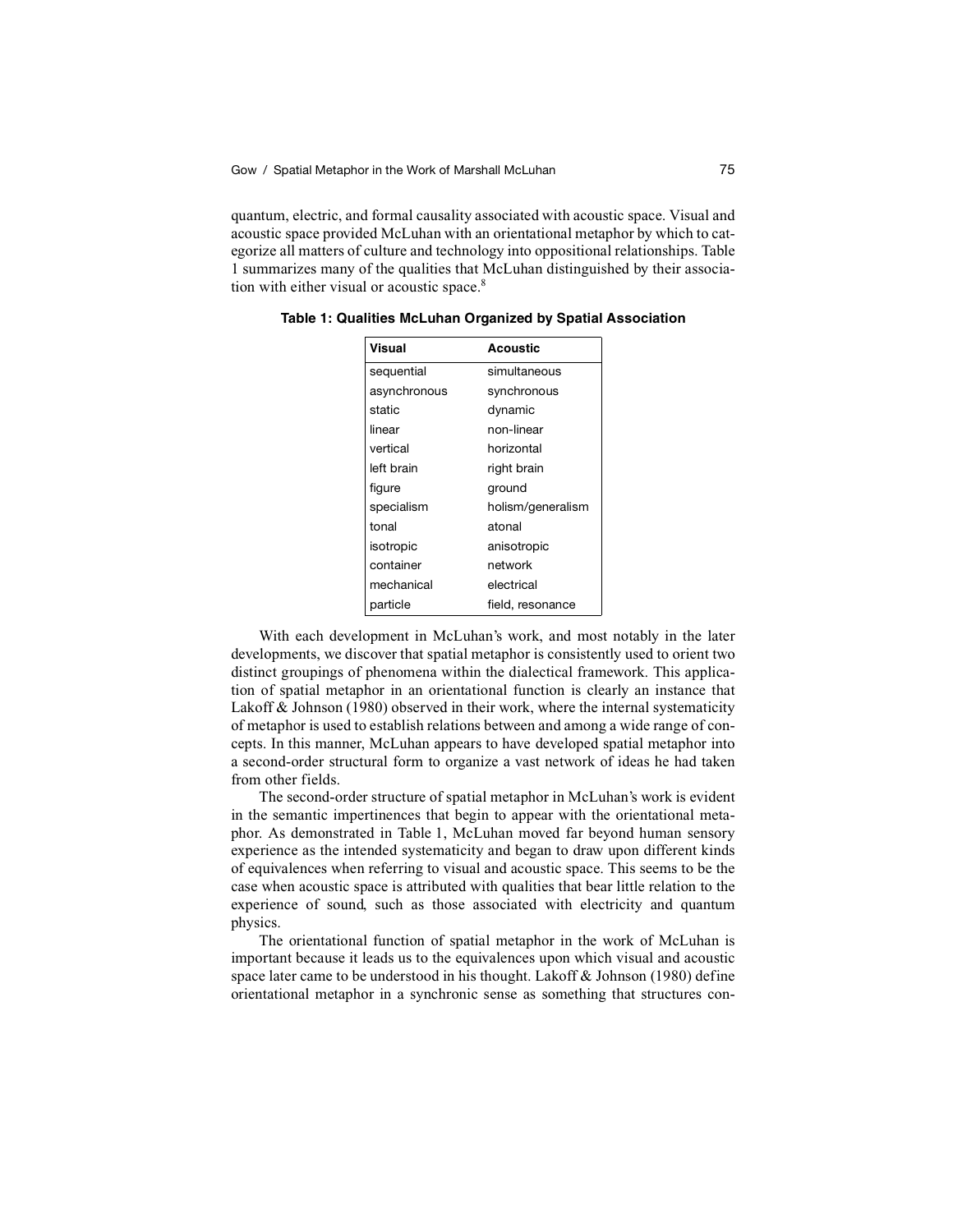cepts in relation to one another. As Table 1 suggests, this is clearly one of the functions that spatial metaphor performs in McLuhan's conceptual framework. On the other hand, spatial metaphor also provides a different sense of orientation, as in the sense related to a compass heading, or forward movement. An appreciation of this sense of orientation as it relates to movement suggests how spatial metaphor may have led McLuhan to his later thoughts on the tetrad.

#### **Spatial metaphor as ontological metaphor**

In his work on the laws of media and the tetrad, McLuhan (McLuhan & McLuhan, 1988) ultimately sought to move toward a communication model that could more adequately describe the effects of electronic media. Moreover, he felt that it had to correct for the shortcomings of previous models that failed to capture the true dynamics of electric media. A new approach to studying culture and technology would have to operate based on the principle of resonance—a quality attributed to the right hemisphere of the brain and to acoustic space.

For use in the electric age, a right-hemisphere model of communication is necessary, both because our culture has nearly completed the process of shifting its cognitive modes from the left to the right hemisphere, and because the electronic media themselves are right-hemisphere in their patterns and operation. The problem is to discover such a model that is yet congenial to our culture with its residuum of left-hemisphere tradition. Such a model would have to take into account the apposition of both figure and ground instead of concentrating solely on an abstract sequence or movement isolated from any ground. (p. 91)

Not only did McLuhan feel that a right-hemisphere model was appropriate for an electronic culture, but one gets the additional sense from his later writing that he felt acoustic space to express the true principle of causality at work within media and, for that matter, at work within all human artifacts. The tetrad itself, he claimed in *Laws of Media*, is uniquely innovative because it is the first analytic tool to operate on the principles of acoustic space and as such is the only device able to characterize the multiple and simultaneous effects that artifacts unleash on the world (i.e., "the apposition of both figure and ground").

With the tetrad, McLuhan drew on spatial metaphor in its orientational function to support a dialectical relationship between visual and acoustic space but also to suggest that the former was but one element of the latter. Acoustic space is thus developed into an ontological metaphor and provides the pivot point on which turns McLuhan's call for a new communication model. In other words, having established the abstract equivalences and internal coherence between visual and acoustic space, McLuhan then set out to demonstrate that the metaphysics of media are in fact acoustic in character. Based on this claim, he then argued that a truly insightful model for studying *any* technology must operate based on those metaphysical principles.

McLuhan's reasoning stemmed from what he believed to be the skewed cognitive basis that literacy perpetuated in the West. In his view, typographic media represent a distortion of sensibility because they overextend the activity of the left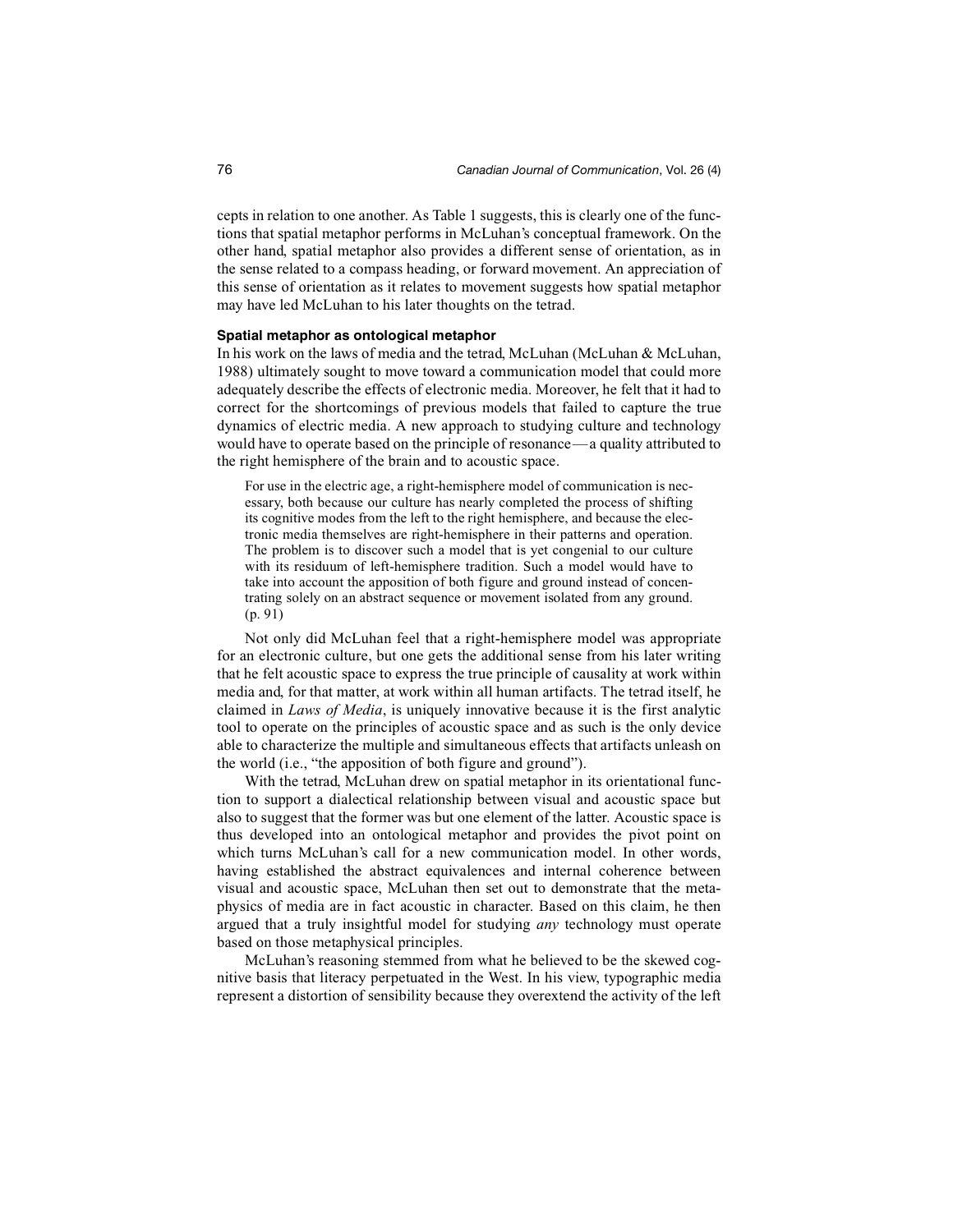hemisphere. Therefore, visual space, being a byproduct of typography, cannot but provide a distorted account of media effects. From this McLuhan deduced that analytic tools based on the principles of visual space are inadequate for describing media in full profile because they can only partially account for their operations. To put it another way, McLuhan, using the gestalt concepts, claimed that these tools focus on figure at the expense of ground.<sup>9</sup> McLuhan even took care to point out that initial efforts by artists, scientists, and philosophers to grapple with the resurfacing of acoustic space in the early part of the twentieth century were still restrained by the powerful influence of visual media (McLuhan & McLuhan, 1988, p. 63).

McLuhan's late version of acoustic space is an ontological metaphor inasmuch as it establishes a metaphysics of media that are ecological in character. In a letter to Claude Bissell in 1971, McLuhan wrote of this insight that was to preoccupy him until his death a decade later.

Entelechy or energeia is the recognition of the new actuation of power brought about by any arrangement of components whether in the atom or the plant or the intellect. Pens and swords and sealing wax which actuate human potential, creating specific new patterns of energy and form of action—these, along with all technologies …, have for 2500 years been excluded from philosophical study. They were *written off*. That is, the Greeks and their followers to the present time have never seen fit to study the entelechies generated by human arts.... In the electric age when the actuation of human energies has gone all the way into the organic structure of life and society, we have no choice but to recognize the entelechies of technology. This is called *ecology*. [emphasis in original] (Molinaro et al., 1987, p. 429)<sup>10</sup>

Not only does McLuhan's work achieve internal coherence through the dual role of spatial metaphor in its structural and orientational functions, acoustic space in its ontological role provided the inspiration behind an approach now known as media ecology research (Media Ecology Association, 2001). Through a succession of transfers of equivalence, McLuhan developed spatial metaphor from a descriptive concept into a revelatory probe insofar as acoustic space has suggested an alternative communication model that has since been adopted by communication scholars.11

#### **Conclusion**

Understanding spatial metaphor is central to understanding the layout and development of McLuhan's thought on culture and technology. This paper has adapted a framework drawn from cognitive linguistics to describe how McLuhan's concepts of visual and acoustic space serve as structural, orientational, and ontological metaphors based on principles of experientiality, systematicity, and asymmetry. In its ontological role, spatial metaphor provides the metaphysics for McLuhan's tetrad, which he came to regard as an alternative model for studying culture and technology. Some of the confusion in grasping and applying McLuhan's later insights, especially those associated with acoustic space and electronic networks, is swept away when the Lakoff & Johnson framework is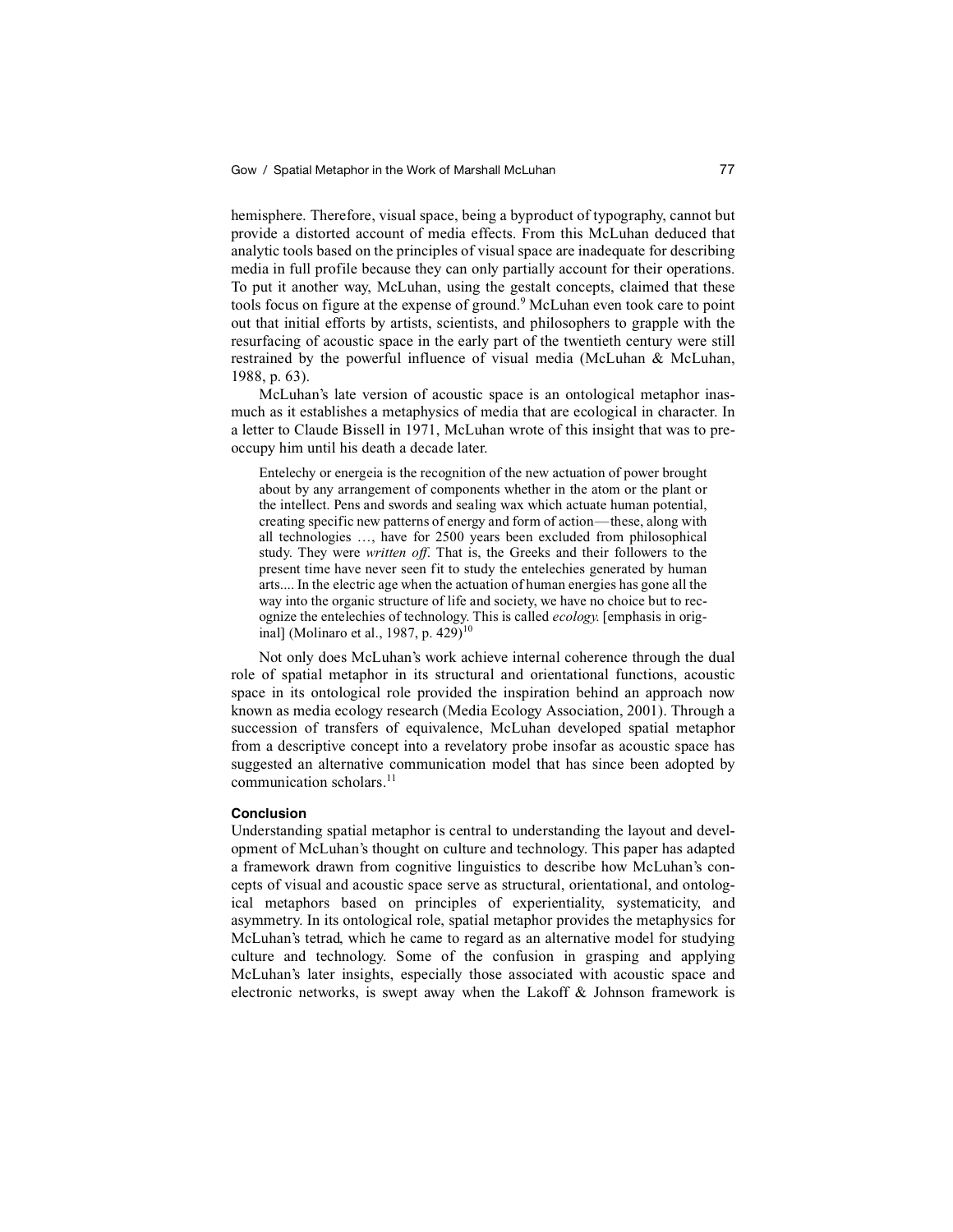applied. In particular, the framework demonstrates how McLuhan developed visual and acoustic space into complex forms through a succession of equivalence transfers and applications.

This is but one preliminary study of spatial metaphor in the work of McLuhan. There are other possibilities for further research along the lines established in this paper. For instance, there is a need to explore McLuhan in the context of technology assessment, a field that has recently recognized the value of metaphor for structuring social interventions in the early stages of technology design and development (Tepper, 1996). In this regard, scholars might consider the proposition that technology assessment was immanent in McLuhan's project, and that his development of spatial metaphor, especially its contribution to his laws of media and the tetrad, may have some application for constructive approaches in technology policy research.

#### **Notes**

- 1. Several parts of this paper were first presented at the McLuhan Symposium hosted by the University of Ottawa in May 2000.
- 2. McLuhan's tetrad is a "bundling" of his four laws of media into a set of figure/ground ratios. McLuhan's laws of media state that all media have four inherent properties: amplification, obsolescence, retrieval, and reversal. McLuhan claimed that his laws, once assembled in the tetrad, could provide a systematic method for studying the effects of technology on society. For a detailed discussion, see McLuhan & McLuhan (1988).
- 3. W. Terrence Gordon in his biography of McLuhan suggests that the media-as-metaphor notion was directly inspired by I. A. Richards' views on knowledge acquisition as an act of interpretation or "translation." McLuhan attended I. A. Richards' lectures during his years at Cambridge University.
- 4. Curiously enough, Global Positioning System (GPS) technology could be seen as a tetradic reversal in this development, using as it does an acoustic medium that applies visual space as its content.
- 5. McLuhan himself avoided calling his ideas "concepts," and preferred to use the more phenomenologically oriented term "percepts."
- 6. I might add that McLuhan himself criticized the Shannon-Weaver model of communication based on a similar point. Cavell (1999) addresses this subject in more detail.
- 7. While his notion of space was "undefined" in the sense of being unarticulated, McLuhan was in effect playing off the common sense and unexamined notion of space that the reader is likely to assume (i.e., visual space).
- 8. I would like to thank Robert Logan from the Department of Physics at the University of Toronto for his kind contribution to this "periodic table" of elements.
- 9. This also appears to be the basis for the great historical schism that McLuhan saw between Bacon and Vico. The grammarians, symbolized by Bacon, were fixated on principles associated with visual space, while Vico and the rhetoricians fought a losing battle trying to maintain the presence of their acoustic sensibility and poetic wisdom in the arts and sciences (McLuhan & McLuhan, 1988).
- 10. For further discussion of entelechy in McLuhan's work, see Onufrijchuk (1997).
- 11. See, for instance, the McLuhan-inspired journal *Media Ecology*, available on-line at: http:// raven.ubalt.edu/features/media\_ecology/me\_home.html.

#### **References**

Black, M. (1962). *Models and metaphors*. Ithaca, NY: Cornell University Press.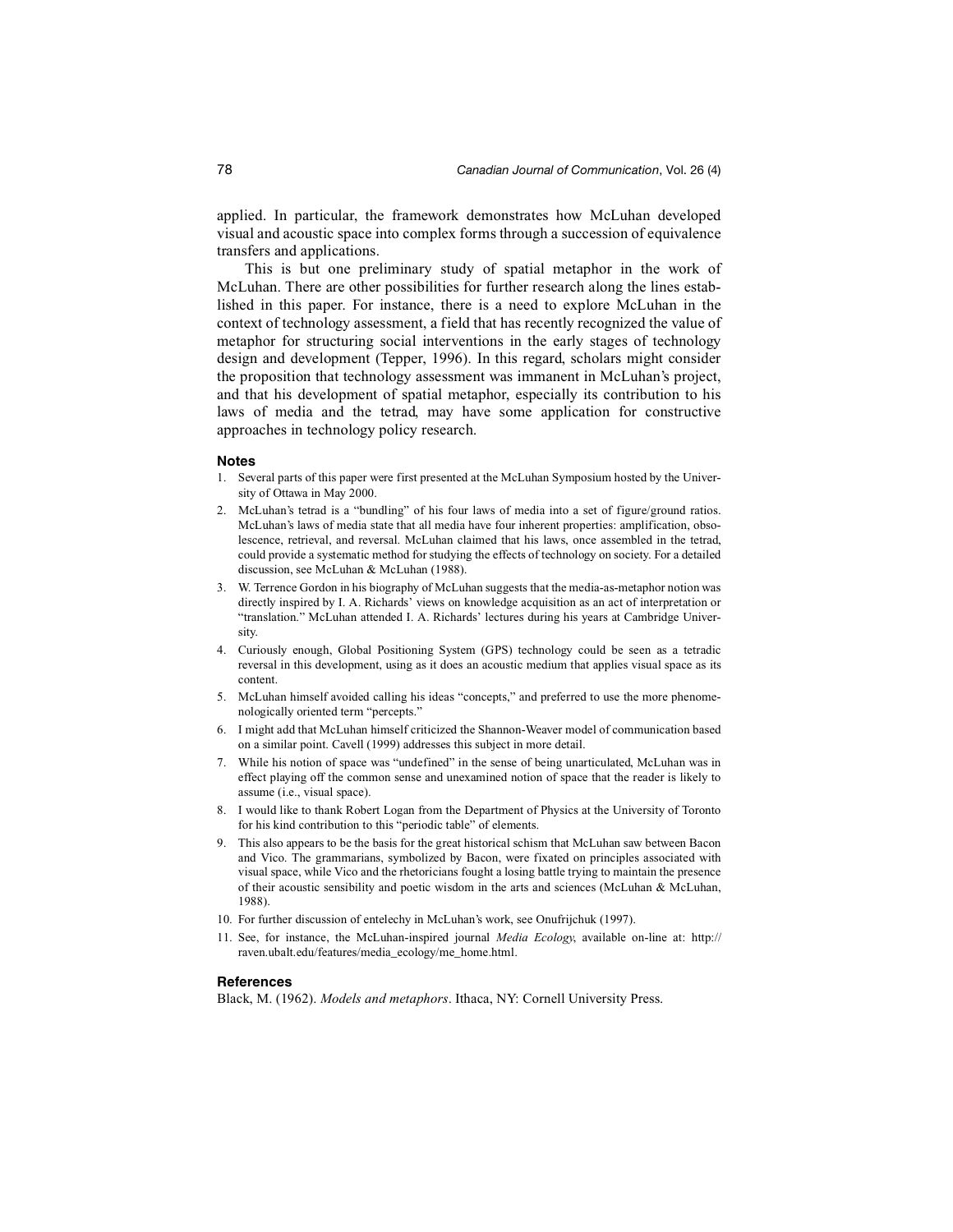Gow / Spatial Metaphor in the Work of Marshall McLuhan 79

- Carpenter, E., & McLuhan, M. (1960). Acoustic space. In E. Carpenter & M. McLuhan (Eds.), *Explorations in communication* (pp. 65-70). Boston: Beacon.
- Cavell, R. (1999). McLuhan and spatial communication. *Western Journal of Communication, 63*(3), 348-363.
- Dasgupta, S. (1994). *Creativity in invention and design: Computational and cognitive explorations of technological originality*. Cambridge: Cambridge University Press.
- Davis, E. (1998). Acoustic cyberspace. *Nettime*. URL: http://www.nettime.org/nettime.w3archive/199804/msg00066.html [March 25, 1999].
- Gordon, W. J. J. (1961). *Synectics*. New York: Harper & Row.
- Gordon, W. Terrence. (1997). *Marshall McLuhan: Escape into understanding*. Toronto: Stoddart.
- Gozzi, R. (1999). *The power of metaphor in the age of electronic media*. Cresskill, NJ: Hampton Press.
- Grosswiler, Paul. (1998). *The method is the message: Rethinking McLuhan through critical theory*. Montreal: Black Rose Books.
- Innis, H. A. (1951). *The bias of communication* (1991 ed.). Toronto: University of Toronto Press.
- Innis, H. A. (1986). *Empire and communications*. Victoria, BC: Press Porcepic.
- Lakoff, George, & Johnson, Mark. (1980). *Metaphors we live by*. Chicago: University of Chicago Press.
- Levinson, Paul. (1999). *Digital McLuhan: A guide to the information millennium*. New York: Routledge.
- Marchand, P. (1989). *Marshall McLuhan: The medium and the messenger*. Toronto: Random House.
- McLuhan, Marshall. (1962). *The Gutenberg galaxy: The making of typographic man*. Toronto: University of Toronto Press.
- McLuhan, Marshall. (1964a). Introduction. In H. A. Innis (Ed.), *The bias of communication*. Toronto: University of Toronto Press.
- McLuhan, Marshall. (1964b). *Understanding media: The extensions of man*. New York: McGraw-Hill.
- McLuhan, Marshall. (1969). *Counter blast*. Toronto: McClelland & Stewart.
- McLuhan, Marshall, Hutchon, K., & McLuhan, E. (1977). *City as classroom: Understanding language and media*. Agincourt, ON: Book Society of Canada.
- McLuhan, Marshall, & McLuhan, Eric. (1988). *Laws of media: The new science*. Toronto: University of Toronto Press.
- McLuhan, Marshall, & Parker, Harley. (1968). Through the vanishing point: Space in poetry and painting. *World perspectives, vol. 37*. New York: Harper & Row.
- McLuhan, M., & Powers, B. (1981). Ma Bell minus the Nantucket Gam: Or the impact of high-speed data transmission. *Journal of Communication, 31*(3), 191-199.
- McLuhan, M., & Powers, B. R. (1989). The global village: Transformations in world life and media in the 21st Century. New York: Oxford University Press.
- Media Ecology Association. (2001). *Media Ecology Association Home Page*. URL: http:// media-ecology.org [November 20, 2001].
- Molinaro, M., McLuhan, C., & Toye, W. (Eds.). (1987). *Letters of Marshall McLuhan*. Toronto: Oxford University Press.
- Murray, Edward. L. (1987). Imagination theory and phenomenological thought. In E. L. Murray (Ed.), *Imagination and phenomenological psychology* (pp. 175-220). Pittsburgh: Duquesne University Press.